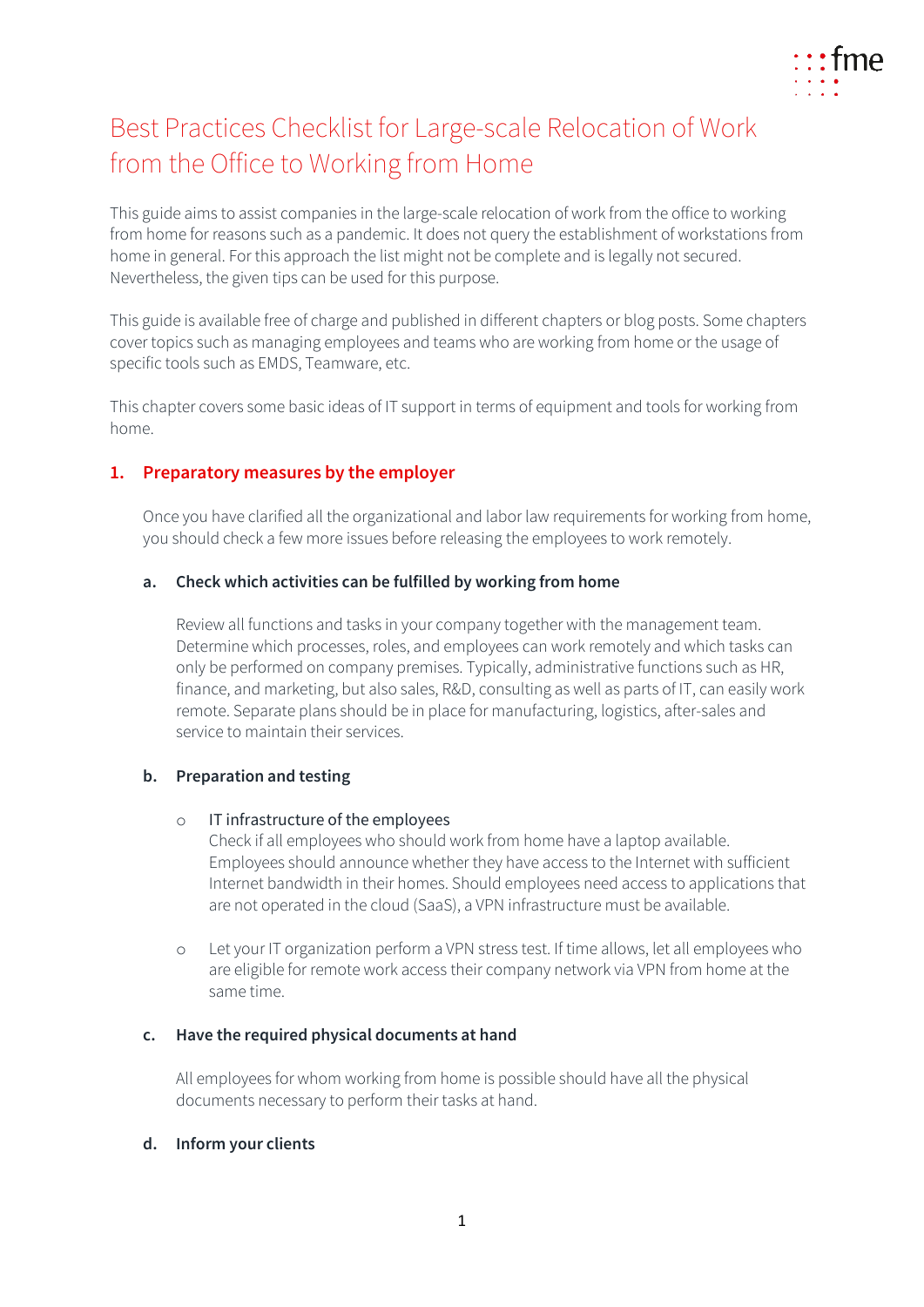

Proactively inform your clients that you have sent your staff home and work remotely, making sure you continue to deliver your services in time and quality.

## **2. IT Applications for distributed working**

## **a. Video Conferencing**

There is a broad range of tools, such as videocalls, webcasts, or video conferencing. Some require specific hardware. A good start is a webconferencing tool such as MS-Teams, Skype (for Business), GoToMeeting, WebEx, and Zoom just to mention a few. Theses solutions support adhoc video calls and webcasts, team meetings, messenger, and desktop sharing.

The following tips should be considered to have effective conferences and calls:

#### o Technical Requirements

- 1. Computer processing (minimum 2 GB of RAM) and a good and stable internet connection (r.a. 2 Mbps down and 2 Mbps up of Internet bandwidth on both sides).
- 2. A high-resolution webcam
- 3. A headset and or conference speaker

#### o Figure out what works bests before you set up a webcast or video conference

- 1. It's easier and faster to write things down and share with a messenger.
- 2. Using a team messenger with channels for informal communication and mail with recipients list for formal communication might be an alternative too.

## o The following Code of Conduct helps make your video conferences efficient

- 1. Use a headset in crowded spaces
- 2. Mute when you're not speaking
- 3. Find an appropriate location to avoid inappropriate backdrops, e.g., windows
- 4. Opt-in for meeting recording
- 5. Leveraging messenger features to share ideas and questions without interrupting the presenter
- 6. Many web conferencing solutions offer sharing features:
	- Disable notifications from mail, chats etc.
	- Sharing applications instead of sharing desktop to avoid unintentional sharing of sensible content
	- Leverage the possibility to handover presenter rights
- o Don't forget that online meetings, webcasts, messenger and email are just a different way to communicate with people and therefore have an etiquette as well

## **b. Sharing of content**

If you do not have a tool for centralized content delivery in use yet, check which offers are best suited for you due to cost and time reasons. Usually, shared drives in the Cloud (Dropbox, OneDrive, GoogleDrive, Syncplicity, ...) are free of charge up to a specific storage